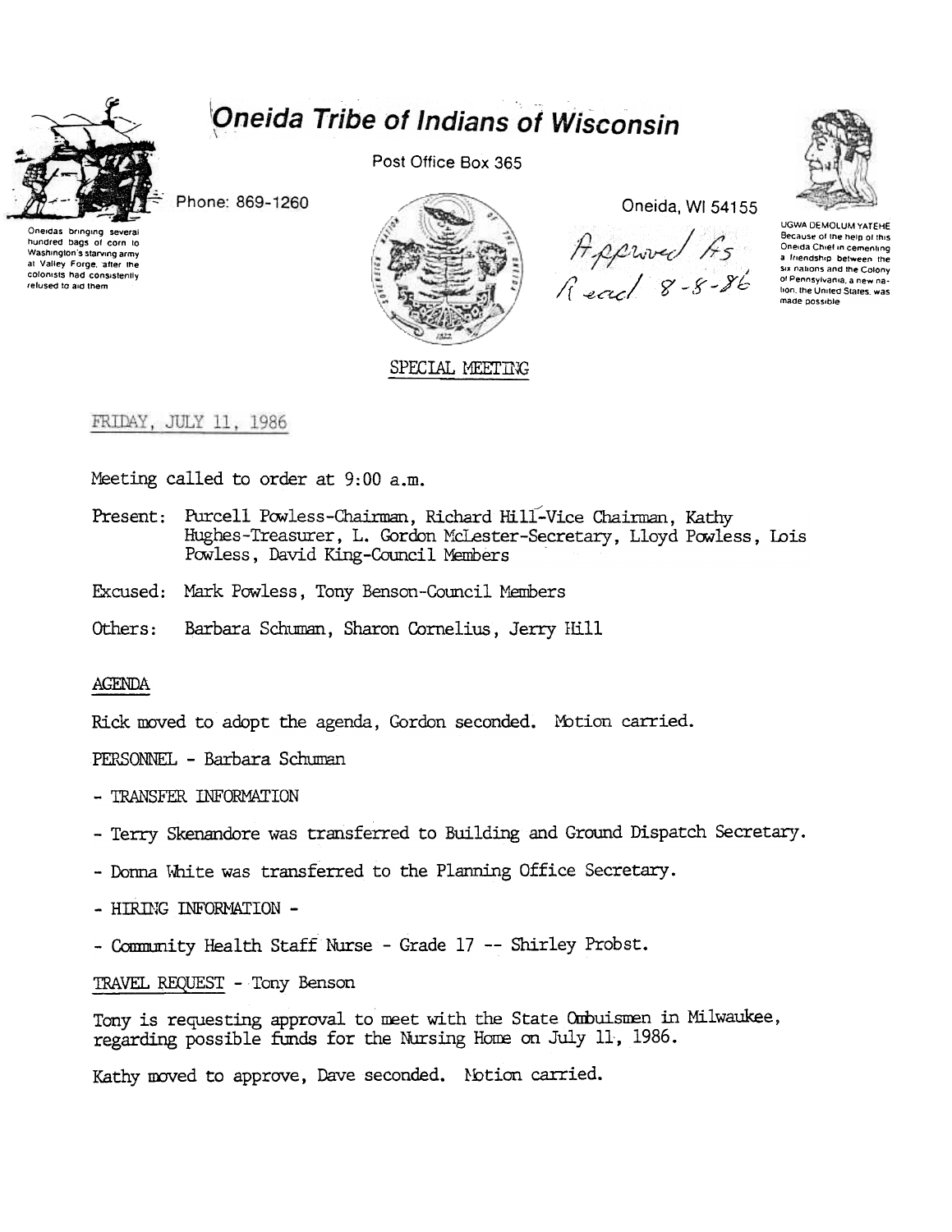### \ ONEillA TRIBE OF INDIANS OF WISCONSIN Special Meeting -July 11, 1986 Page 2

RAFFLE AMENDMENT TO THE BINGO CONTROL ORDINANCE - Sharon Cornelius & Jerry  $Hill$ 

 $\mathcal{L}_{\rm eff}$  , the contract of

The Law Office presented a proposed section on raffles to be amended to the Bingo Control Ordinance and the following definitions:

Raffles - This refers to games that result in random winners, whereby each person purchasing a raffle ticket is afforded an equal opportunity to win a prize whether cash or merchandise.

Also in Article IV, Definitions, 1. Bingo in the last sentence should be deleted.

After discussion, Gordon moved to approve the amendment to the Bingo Control Ordinance. Dave seconded. Mbtion carried.

REQUEST FOR PERSONAL DAY - Mark Powless

Mark is requesting a Personal Day for July 11, 1986. Gordon moved to approve, Kathy seconded. Motion carried.

## NATIONAL INDIAN GAMING ASSOCIATION - Jerry Hill

 $\frac{1}{2}$  is the topics at this moting were (1) the Jerry explained that the topics at this meeting were  $\lim_{n\to\infty}$  Alexa Legislation in the Senate; (2) Retention of Attorney Paul Alexander for 1obbying on Indian Gaming; (3) Proposed National Indian Gaming Association meeting in Las Vegas on July 30 & 31, 1986; (4) Payment of Manny Fierro's fees of \$9,204.00 for work done on Indian Gaming for the National Indian Gaming<br>Association.

After discussion, Jerry requested approval for travel to the Las Vegas meeting After discussion, Jerry requested approval for travel to the mondial<br>on July 30 & 31 and also to attend the monthly Great Lakes Inter-Tribal on July 30 & 31 and also to attend the monthly Great Lakes Incorrect<br>Council meeting in St. Croix on July 17, 1986, to address them on Indian Gaming. Purcell and Mark also requested approval to attend the meeting in Las Vegas on July 30 & 31.

Lois moved to approve the travel requests, Lloyd seconded. Motion carried.

### **APPEAL REQUEST FROM KATE STEV**

The Law Office reviewed the appeal request and recommended that a written The Law Office reviewed the appear request and recommencedures were not clarification by Ms. Stevens as to what follows and according to Conmittee can then followed in the hearing, be provided so did the المعاملة أخريني المستوى والمراجعة.<br>. المستوى الموارد المستوى المستوى المستوى

Lloyd moved to approve the recommendation, Kathy seconded. Dave opposed.<br>Motion carried. Motion carried. e di Santa Caracteria.<br>Setelah pada 1990 dan pada 1990 dan ke